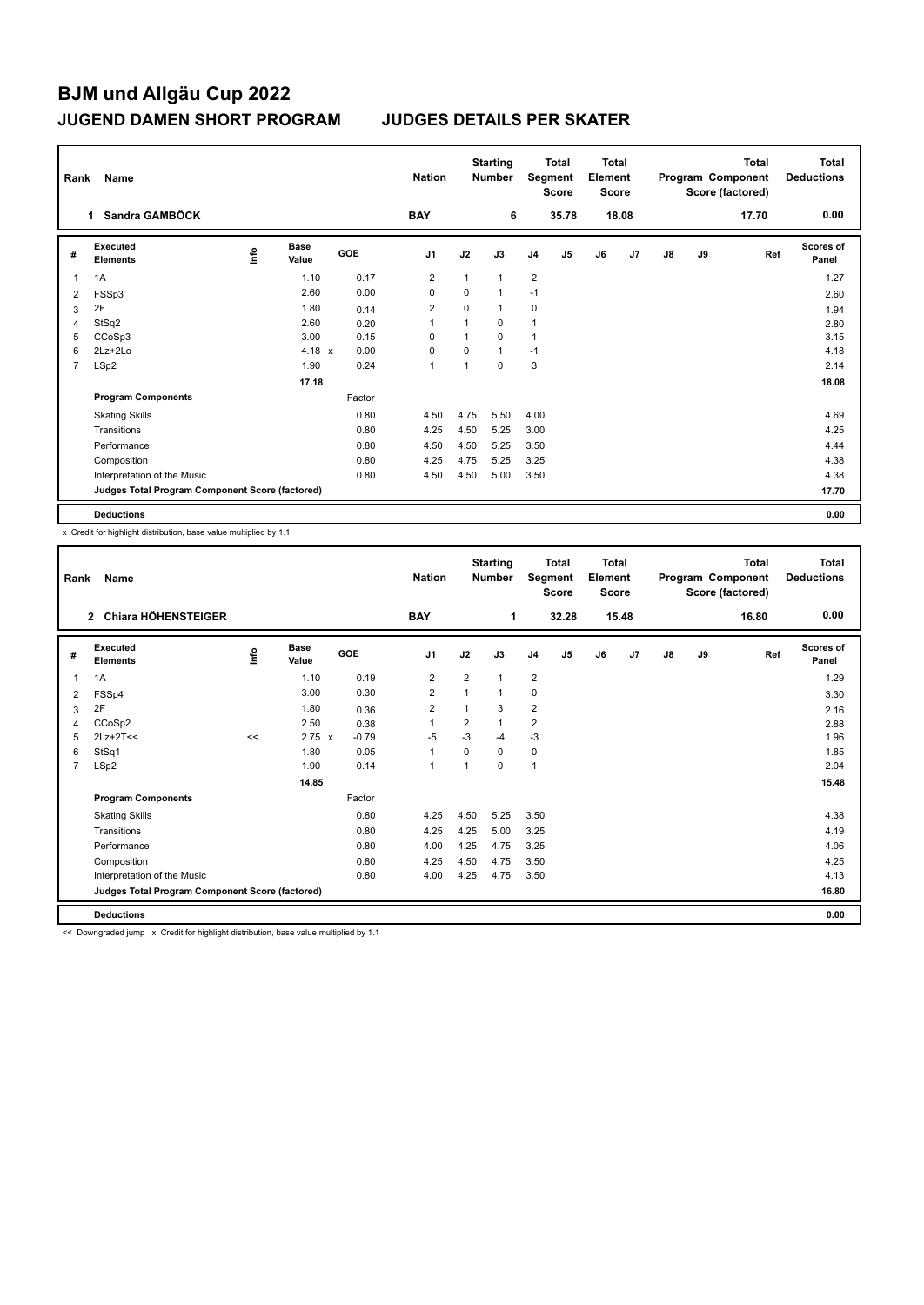| Rank | Name                                            |         |                      |            | <b>Nation</b>  |              | <b>Starting</b><br><b>Number</b> |                | <b>Total</b><br>Segment<br><b>Score</b> | Total<br>Element<br><b>Score</b> |       |               |    | Total<br>Program Component<br>Score (factored) | <b>Total</b><br><b>Deductions</b> |
|------|-------------------------------------------------|---------|----------------------|------------|----------------|--------------|----------------------------------|----------------|-----------------------------------------|----------------------------------|-------|---------------|----|------------------------------------------------|-----------------------------------|
|      | <b>Anastasia HARTMANN</b><br>3                  |         |                      |            | <b>BAY</b>     |              | 11                               |                | 28.76                                   |                                  | 13.61 |               |    | 15.15                                          | 0.00                              |
| #    | Executed<br><b>Elements</b>                     | ١nfo    | <b>Base</b><br>Value | <b>GOE</b> | J <sub>1</sub> | J2           | J3                               | J <sub>4</sub> | J5                                      | J6                               | J7    | $\mathsf{J}8$ | J9 | Ref                                            | Scores of<br>Panel                |
| 1    | 1A                                              |         | 1.10                 | 0.11       | $\overline{2}$ | 1            | 1                                | 0              |                                         |                                  |       |               |    |                                                | 1.21                              |
| 2    | 2Lz << + COMBO+2T*                              | $\star$ | 0.60                 | $-0.29$    | $-5$           | -5           | -5                               | $-4$           |                                         |                                  |       |               |    |                                                | 0.31                              |
| 3    | FSSp3                                           |         | 2.60                 | $-0.07$    | 0              | $-1$         | 1                                | $-1$           |                                         |                                  |       |               |    |                                                | 2.53                              |
| 4    | 2F                                              |         | 1.98 x               | 0.14       | 1              | 0            | $\overline{2}$                   | 0              |                                         |                                  |       |               |    |                                                | 2.12                              |
| 5    | LSp1                                            |         | 1.50                 | 0.00       | -1             | $\mathbf{1}$ | $\Omega$                         | $-2$           |                                         |                                  |       |               |    |                                                | 1.50                              |
| 6    | StSq2                                           |         | 2.60                 | $-0.07$    | $\Omega$       | $-1$         | $\Omega$                         | $\mathbf 0$    |                                         |                                  |       |               |    |                                                | 2.53                              |
| 7    | CCoSp4                                          |         | 3.50                 | $-0.09$    | $\mathbf 0$    | 0            | $\mathbf 0$                      | $-1$           |                                         |                                  |       |               |    |                                                | 3.41                              |
|      |                                                 |         | 13.88                |            |                |              |                                  |                |                                         |                                  |       |               |    |                                                | 13.61                             |
|      | <b>Program Components</b>                       |         |                      | Factor     |                |              |                                  |                |                                         |                                  |       |               |    |                                                |                                   |
|      | <b>Skating Skills</b>                           |         |                      | 0.80       | 4.00           | 4.25         | 4.75                             | 3.25           |                                         |                                  |       |               |    |                                                | 4.06                              |
|      | Transitions                                     |         |                      | 0.80       | 4.00           | 4.00         | 4.25                             | 2.75           |                                         |                                  |       |               |    |                                                | 3.75                              |
|      | Performance                                     |         |                      | 0.80       | 4.00           | 3.75         | 4.50                             | 3.00           |                                         |                                  |       |               |    |                                                | 3.81                              |
|      | Composition                                     |         |                      | 0.80       | 3.75           | 4.00         | 4.25                             | 2.75           |                                         |                                  |       |               |    |                                                | 3.69                              |
|      | Interpretation of the Music                     |         |                      | 0.80       | 3.75           | 3.75         | 4.00                             | 3.00           |                                         |                                  |       |               |    |                                                | 3.63                              |
|      | Judges Total Program Component Score (factored) |         |                      |            |                |              |                                  |                |                                         |                                  |       |               |    |                                                | 15.15                             |
|      | <b>Deductions</b>                               |         |                      |            |                |              |                                  |                |                                         |                                  |       |               |    |                                                | 0.00                              |

<< Downgraded jump \* Invalid element x Credit for highlight distribution, base value multiplied by 1.1

| Rank           | Name                                            |      |                      |            | <b>Nation</b>  |                | <b>Starting</b><br><b>Number</b> |                | <b>Total</b><br>Segment<br><b>Score</b> | <b>Total</b><br>Element<br>Score |                |    |    | <b>Total</b><br>Program Component<br>Score (factored) | <b>Total</b><br><b>Deductions</b> |
|----------------|-------------------------------------------------|------|----------------------|------------|----------------|----------------|----------------------------------|----------------|-----------------------------------------|----------------------------------|----------------|----|----|-------------------------------------------------------|-----------------------------------|
|                | 4 Lilian WHYTE                                  |      |                      |            | <b>BAY</b>     |                | 3                                |                | 28.57                                   |                                  | 13.87          |    |    | 14.70                                                 | 0.00                              |
| #              | Executed<br><b>Elements</b>                     | lnfo | <b>Base</b><br>Value | <b>GOE</b> | J <sub>1</sub> | J2             | J3                               | J <sub>4</sub> | J <sub>5</sub>                          | J6                               | J <sub>7</sub> | J8 | J9 | Ref                                                   | Scores of<br>Panel                |
|                | 2F                                              |      | 1.80                 | 0.27       | 2              | $\overline{2}$ | $\mathbf{1}$                     | $\mathbf{1}$   |                                         |                                  |                |    |    |                                                       | 2.07                              |
| 2              | 1A                                              |      | 1.10                 | 0.06       | 0              | 1              | 0                                | $\overline{1}$ |                                         |                                  |                |    |    |                                                       | 1.16                              |
| 3              | LSp1                                            |      | 1.50                 | 0.00       | $\mathbf{1}$   | $\overline{2}$ | $-2$                             | $-1$           |                                         |                                  |                |    |    |                                                       | 1.50                              |
| 4              | $2Lz+2T$                                        |      | 3.40                 | $-0.58$    | $-4$           | $-3$           | $-3$                             | $-1$           |                                         |                                  |                |    |    |                                                       | 2.82                              |
| 5              | FSSp1                                           |      | 2.00                 | $-0.20$    | $-1$           | $-1$           | $-2$                             | 0              |                                         |                                  |                |    |    |                                                       | 1.80                              |
| 6              | StSq2                                           |      | 2.60                 | 0.07       | 0              | $\Omega$       | $\mathbf{1}$                     | $\mathbf 0$    |                                         |                                  |                |    |    |                                                       | 2.67                              |
| $\overline{7}$ | CCoSp1                                          |      | 2.00                 | $-0.15$    | $\mathbf 0$    | $-1$           | $-1$                             | $-1$           |                                         |                                  |                |    |    |                                                       | 1.85                              |
|                |                                                 |      | 14.40                |            |                |                |                                  |                |                                         |                                  |                |    |    |                                                       | 13.87                             |
|                | <b>Program Components</b>                       |      |                      | Factor     |                |                |                                  |                |                                         |                                  |                |    |    |                                                       |                                   |
|                | <b>Skating Skills</b>                           |      |                      | 0.80       | 3.50           | 4.00           | 4.00                             | 3.25           |                                         |                                  |                |    |    |                                                       | 3.69                              |
|                | Transitions                                     |      |                      | 0.80       | 3.25           | 3.75           | 4.25                             | 2.75           |                                         |                                  |                |    |    |                                                       | 3.50                              |
|                | Performance                                     |      |                      | 0.80       | 3.50           | 4.00           | 4.50                             | 3.25           |                                         |                                  |                |    |    |                                                       | 3.81                              |
|                | Composition                                     |      |                      | 0.80       | 3.50           | 3.75           | 4.50                             | 3.00           |                                         |                                  |                |    |    |                                                       | 3.69                              |
|                | Interpretation of the Music                     |      |                      | 0.80       | 3.25           | 3.75           | 4.25                             | 3.50           |                                         |                                  |                |    |    |                                                       | 3.69                              |
|                | Judges Total Program Component Score (factored) |      |                      |            |                |                |                                  |                |                                         |                                  |                |    |    |                                                       | 14.70                             |
|                | <b>Deductions</b>                               |      |                      |            |                |                |                                  |                |                                         |                                  |                |    |    |                                                       | 0.00                              |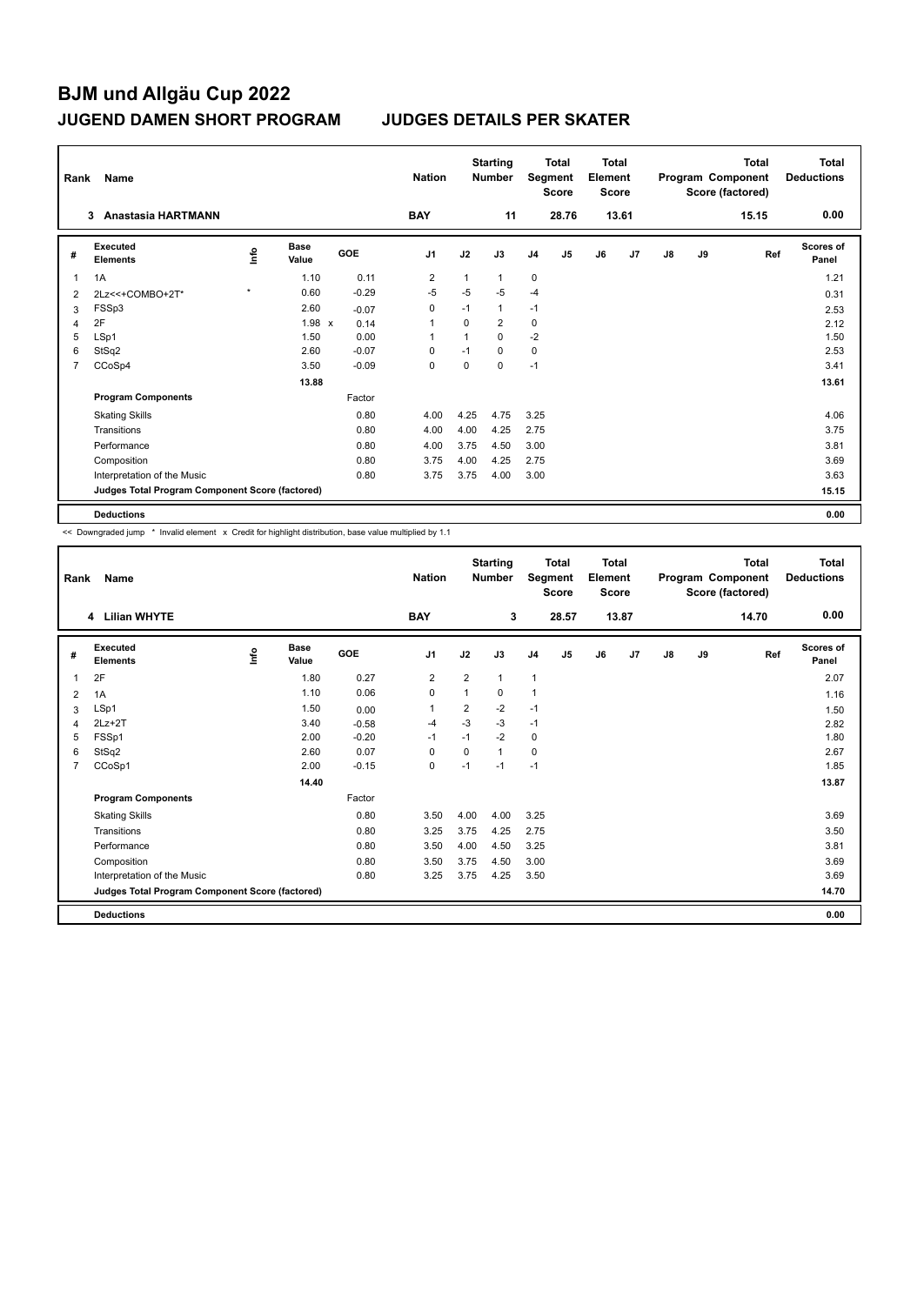|                | Rank<br>Name<br>Sofia POLL<br>5                 |         |               |         |                |                | <b>Starting</b><br><b>Number</b> |                | <b>Total</b><br>Segment<br>Score | <b>Total</b><br>Element<br><b>Score</b> |                |    |    | <b>Total</b><br>Program Component<br>Score (factored) | Total<br><b>Deductions</b> |
|----------------|-------------------------------------------------|---------|---------------|---------|----------------|----------------|----------------------------------|----------------|----------------------------------|-----------------------------------------|----------------|----|----|-------------------------------------------------------|----------------------------|
|                |                                                 |         |               |         | <b>BAY</b>     |                | 13                               |                | 28.57                            |                                         | 12.77          |    |    | 15.80                                                 | 0.00                       |
| #              | Executed<br><b>Elements</b>                     | ١nfo    | Base<br>Value | GOE     | J <sub>1</sub> | J2             | J3                               | J <sub>4</sub> | J <sub>5</sub>                   | J6                                      | J <sub>7</sub> | J8 | J9 | Ref                                                   | Scores of<br>Panel         |
|                | 1A                                              | $\star$ | 1.10          | 0.11    | 1              | $\mathbf{1}$   | $\mathbf{1}$                     | $\mathbf{1}$   |                                  |                                         |                |    |    |                                                       | 1.21                       |
| $\overline{2}$ | 2F                                              |         | 1.80          | 0.23    |                | $\overline{2}$ | $\mathbf{1}$                     | $\mathbf{1}$   |                                  |                                         |                |    |    |                                                       | 2.03                       |
| 3              | FSSp                                            |         | 0.00          | 0.00    |                |                |                                  |                |                                  |                                         |                |    |    |                                                       | 0.00                       |
| $\overline{4}$ | LSp1                                            |         | 1.50          | $-0.04$ | 0              | $\mathbf{1}$   | $\mathbf 0$                      | $-2$           |                                  |                                         |                |    |    |                                                       | 1.46                       |
| 5              | StSqB                                           |         | 1.50          | 0.15    |                | $\overline{1}$ | $\overline{2}$                   | $\mathbf 0$    |                                  |                                         |                |    |    |                                                       | 1.65                       |
| 6              | $2Lz+2T<$                                       | $\prec$ | $3.45 \times$ | $-0.53$ | $-3$           | $-3$           | $-1$                             | $-3$           |                                  |                                         |                |    |    |                                                       | 2.92                       |
| 7              | CCoSp4                                          |         | 3.50          | 0.00    | $-1$           | $\mathbf 0$    | $\mathbf{1}$                     | $\mathbf 0$    |                                  |                                         |                |    |    |                                                       | 3.50                       |
|                |                                                 |         | 12.85         |         |                |                |                                  |                |                                  |                                         |                |    |    |                                                       | 12.77                      |
|                | <b>Program Components</b>                       |         |               | Factor  |                |                |                                  |                |                                  |                                         |                |    |    |                                                       |                            |
|                | <b>Skating Skills</b>                           |         |               | 0.80    | 3.25           | 4.00           | 5.00                             | 3.50           |                                  |                                         |                |    |    |                                                       | 3.94                       |
|                | Transitions                                     |         |               | 0.80    | 3.00           | 4.25           | 5.00                             | 3.50           |                                  |                                         |                |    |    |                                                       | 3.94                       |
|                | Performance                                     |         |               | 0.80    | 3.25           | 4.50           | 5.00                             | 3.50           |                                  |                                         |                |    |    |                                                       | 4.06                       |
|                | Composition                                     |         |               | 0.80    | 3.00           | 4.25           | 5.00                             | 3.25           |                                  |                                         |                |    |    |                                                       | 3.88                       |
|                | Interpretation of the Music                     |         |               | 0.80    | 3.25           | 4.50           | 5.25                             | 2.75           |                                  |                                         |                |    |    |                                                       | 3.94                       |
|                | Judges Total Program Component Score (factored) |         |               |         |                |                |                                  |                |                                  |                                         |                |    |    |                                                       | 15.80                      |
|                | <b>Deductions</b>                               |         |               |         |                |                |                                  |                |                                  |                                         |                |    |    |                                                       | 0.00                       |

< Under-rotated jump x Credit for highlight distribution, base value multiplied by 1.1

| Rank           | Name                                            |       |                      |         | <b>Nation</b>  |             | <b>Starting</b><br><b>Number</b> |                          | <b>Total</b><br>Segment<br><b>Score</b> | Total<br>Element<br><b>Score</b> |      |               |    | Total<br>Program Component<br>Score (factored) | <b>Total</b><br><b>Deductions</b> |
|----------------|-------------------------------------------------|-------|----------------------|---------|----------------|-------------|----------------------------------|--------------------------|-----------------------------------------|----------------------------------|------|---------------|----|------------------------------------------------|-----------------------------------|
|                | <b>Diana DAGINTEN</b><br>6                      |       |                      |         | <b>BAY</b>     |             | 8                                |                          | 24.40                                   |                                  | 9.85 |               |    | 15.55                                          | $-1.00$                           |
| #              | Executed<br><b>Elements</b>                     | Linfo | <b>Base</b><br>Value | GOE     | J <sub>1</sub> | J2          | J3                               | J <sub>4</sub>           | J5                                      | J6                               | J7   | $\mathsf{J}8$ | J9 | Ref                                            | Scores of<br>Panel                |
| 1              | 1A                                              |       | 1.10                 | 0.03    | $\mathbf{1}$   | $\mathbf 0$ | $-1$                             | $\mathbf{1}$             |                                         |                                  |      |               |    |                                                | 1.13                              |
| 2              | <b>FSSp</b>                                     |       | 0.00                 | 0.00    | $\overline{a}$ |             |                                  | $\overline{\phantom{a}}$ |                                         |                                  |      |               |    |                                                | 0.00                              |
| 3              | $2Lo+2Lo$                                       |       | 3.40                 | $-0.04$ | 0              | $\mathbf 0$ | 0                                | $-1$                     |                                         |                                  |      |               |    |                                                | 3.36                              |
| 4              | <b>LSpB</b>                                     |       | 1.20                 | $-0.06$ | $\Omega$       | $\Omega$    | $-1$                             | $-1$                     |                                         |                                  |      |               |    |                                                | 1.14                              |
| 5              | StSq1                                           |       | 1.80                 | 0.18    | 1              | 0           | $\overline{2}$                   | 1                        |                                         |                                  |      |               |    |                                                | 1.98                              |
| 6              | 2F                                              |       | 1.98 x               | $-0.90$ | $-5$           | $-5$        | $-5$                             | -5                       |                                         |                                  |      |               |    |                                                | 1.08                              |
| $\overline{7}$ | CCoSp1V                                         |       | 1.50                 | $-0.34$ | $-2$           | $-2$        | $-3$                             | $-2$                     |                                         |                                  |      |               |    |                                                | 1.16                              |
|                |                                                 |       | 10.98                |         |                |             |                                  |                          |                                         |                                  |      |               |    |                                                | 9.85                              |
|                | <b>Program Components</b>                       |       |                      | Factor  |                |             |                                  |                          |                                         |                                  |      |               |    |                                                |                                   |
|                | <b>Skating Skills</b>                           |       |                      | 0.80    | 4.00           | 4.25        | 4.50                             | 3.50                     |                                         |                                  |      |               |    |                                                | 4.06                              |
|                | Transitions                                     |       |                      | 0.80    | 3.75           | 4.00        | 4.25                             | 2.50                     |                                         |                                  |      |               |    |                                                | 3.63                              |
|                | Performance                                     |       |                      | 0.80    | 3.75           | 4.25        | 4.50                             | 3.25                     |                                         |                                  |      |               |    |                                                | 3.94                              |
|                | Composition                                     |       |                      | 0.80    | 4.00           | 4.00        | 4.50                             | 3.25                     |                                         |                                  |      |               |    |                                                | 3.94                              |
|                | Interpretation of the Music                     |       |                      | 0.80    | 4.00           | 4.00        | 4.25                             | 3.25                     |                                         |                                  |      |               |    |                                                | 3.88                              |
|                | Judges Total Program Component Score (factored) |       |                      |         |                |             |                                  |                          |                                         |                                  |      |               |    |                                                | 15.55                             |
|                | <b>Deductions</b>                               |       | Falls:               | $-1.00$ |                |             |                                  |                          |                                         |                                  |      |               |    |                                                | $-1.00$                           |

x Credit for highlight distribution, base value multiplied by 1.1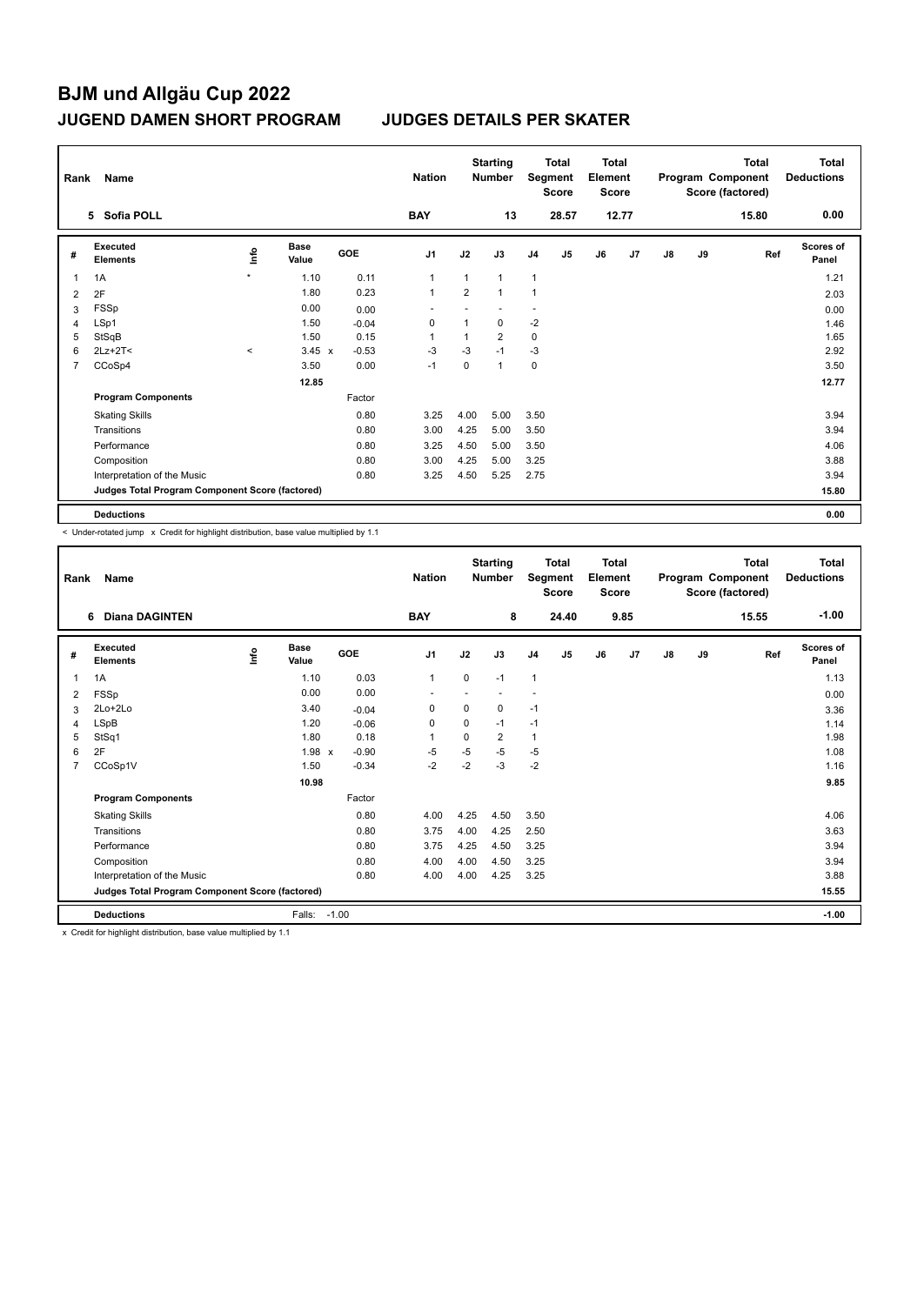| Rank           | Name                                            |    |                      |            | <b>Nation</b>  |      | <b>Starting</b><br><b>Number</b> |                | <b>Total</b><br>Segment<br><b>Score</b> | <b>Total</b><br>Element<br>Score |       |               |    | <b>Total</b><br>Program Component<br>Score (factored) | Total<br><b>Deductions</b> |
|----------------|-------------------------------------------------|----|----------------------|------------|----------------|------|----------------------------------|----------------|-----------------------------------------|----------------------------------|-------|---------------|----|-------------------------------------------------------|----------------------------|
|                | <b>Veronika DERKSEN</b><br>7                    |    |                      |            | <b>BAY</b>     |      | $\mathbf{2}$                     |                | 23.14                                   |                                  | 12.24 |               |    | 10.90                                                 | 0.00                       |
| #              | Executed<br><b>Elements</b>                     | ۴ů | <b>Base</b><br>Value | <b>GOE</b> | J <sub>1</sub> | J2   | J3                               | J <sub>4</sub> | J <sub>5</sub>                          | J6                               | J7    | $\mathsf{J}8$ | J9 | Ref                                                   | <b>Scores of</b><br>Panel  |
| 1              | 1A                                              |    | 1.10                 | 0.00       | 0              | $-1$ | $\mathbf 0$                      | $\mathbf{1}$   |                                         |                                  |       |               |    |                                                       | 1.10                       |
| $\overline{2}$ | $2Lo+2T$                                        |    | 3.00                 | $-0.13$    | $-1$           | $-1$ | $\mathbf 0$                      | $-1$           |                                         |                                  |       |               |    |                                                       | 2.87                       |
| 3              | 2F                                              |    | 1.80                 | $-0.14$    | $-1$           | $-2$ | $\mathbf 0$                      | 0              |                                         |                                  |       |               |    |                                                       | 1.66                       |
| 4              | FSSp2                                           |    | 2.30                 | $-0.52$    | $-3$           | $-3$ | $-1$                             | $-2$           |                                         |                                  |       |               |    |                                                       | 1.78                       |
| 5              | CSp1                                            |    | 1.40                 | $-0.28$    | $-2$           | $-2$ | $-2$                             | $-2$           |                                         |                                  |       |               |    |                                                       | 1.12                       |
| 6              | StSqB                                           |    | 1.50                 | $-0.34$    | $-2$           | $-2$ | $-2$                             | $-3$           |                                         |                                  |       |               |    |                                                       | 1.16                       |
| $\overline{7}$ | CCoSp3                                          |    | 3.00                 | $-0.45$    | $-1$           | $-1$ | $-2$                             | $-2$           |                                         |                                  |       |               |    |                                                       | 2.55                       |
|                |                                                 |    | 14.10                |            |                |      |                                  |                |                                         |                                  |       |               |    |                                                       | 12.24                      |
|                | <b>Program Components</b>                       |    |                      | Factor     |                |      |                                  |                |                                         |                                  |       |               |    |                                                       |                            |
|                | <b>Skating Skills</b>                           |    |                      | 0.80       | 2.75           | 2.75 | 4.25                             | 2.25           |                                         |                                  |       |               |    |                                                       | 3.00                       |
|                | Transitions                                     |    |                      | 0.80       | 2.50           | 2.00 | 3.50                             | 2.00           |                                         |                                  |       |               |    |                                                       | 2.50                       |
|                | Performance                                     |    |                      | 0.80       | 2.50           | 2.25 | 3.75                             | 2.25           |                                         |                                  |       |               |    |                                                       | 2.69                       |
|                | Composition                                     |    |                      | 0.80       | 2.50           | 2.25 | 4.00                             | 2.75           |                                         |                                  |       |               |    |                                                       | 2.88                       |
|                | Interpretation of the Music                     |    |                      | 0.80       | 2.50           | 2.00 | 3.50                             | 2.25           |                                         |                                  |       |               |    |                                                       | 2.56                       |
|                | Judges Total Program Component Score (factored) |    |                      |            |                |      |                                  |                |                                         |                                  |       |               |    |                                                       | 10.90                      |
|                | <b>Deductions</b>                               |    |                      |            |                |      |                                  |                |                                         |                                  |       |               |    |                                                       | 0.00                       |

| Rank           | Name                                            |         |                      |            | <b>Nation</b>  |              | <b>Starting</b><br><b>Number</b> | Segment        | <b>Total</b><br><b>Score</b> | <b>Total</b><br>Element<br><b>Score</b> |      |               |    | <b>Total</b><br>Program Component<br>Score (factored) | <b>Total</b><br><b>Deductions</b> |
|----------------|-------------------------------------------------|---------|----------------------|------------|----------------|--------------|----------------------------------|----------------|------------------------------|-----------------------------------------|------|---------------|----|-------------------------------------------------------|-----------------------------------|
|                | <b>Alina HABEL</b><br>8                         |         |                      |            | <b>BAY</b>     |              | 5                                |                | 22.13                        |                                         | 8.98 |               |    | 14.15                                                 | $-1.00$                           |
| #              | Executed<br><b>Elements</b>                     | lnfo    | <b>Base</b><br>Value | <b>GOE</b> | J <sub>1</sub> | J2           | J3                               | J <sub>4</sub> | J <sub>5</sub>               | J6                                      | J7   | $\mathsf{J}8$ | J9 | Ref                                                   | <b>Scores of</b><br>Panel         |
| $\overline{1}$ | 1A                                              |         | 1.10                 | 0.06       | $\overline{1}$ | $\mathbf{1}$ | $\Omega$                         | $\mathbf 0$    |                              |                                         |      |               |    |                                                       | 1.16                              |
| $\overline{2}$ | 2Lz!+2T<                                        | $\,<\,$ | 3.14                 | $-1.05$    | $-5$           | $-5$         | $-5$                             | $-5$           |                              |                                         |      |               |    |                                                       | 2.09                              |
| 3              | StSqB                                           |         | 1.50                 | $-0.04$    | 0              | $-1$         | $\mathbf 0$                      | 0              |                              |                                         |      |               |    |                                                       | 1.46                              |
| $\overline{4}$ | LSp1                                            |         | 1.50                 | $-0.15$    | $\mathbf 0$    | $-2$         | $-1$                             | $-1$           |                              |                                         |      |               |    |                                                       | 1.35                              |
| 5              | FSSp                                            |         | 0.00                 | 0.00       | ٠              |              |                                  |                |                              |                                         |      |               |    |                                                       | 0.00                              |
| 6              | $1F^*$                                          | $\star$ | $0.00 \times$        | 0.00       |                |              |                                  |                |                              |                                         |      |               |    |                                                       | 0.00                              |
| 7              | CCoSp3                                          |         | 3.00                 | $-0.08$    | $\Omega$       | $\Omega$     | $\Omega$                         | $-1$           |                              |                                         |      |               |    |                                                       | 2.92                              |
|                |                                                 |         | 10.24                |            |                |              |                                  |                |                              |                                         |      |               |    |                                                       | 8.98                              |
|                | <b>Program Components</b>                       |         |                      | Factor     |                |              |                                  |                |                              |                                         |      |               |    |                                                       |                                   |
|                | <b>Skating Skills</b>                           |         |                      | 0.80       | 3.25           | 4.00         | 4.25                             | 3.25           |                              |                                         |      |               |    |                                                       | 3.69                              |
|                | Transitions                                     |         |                      | 0.80       | 3.00           | 3.50         | 4.00                             | 3.00           |                              |                                         |      |               |    |                                                       | 3.38                              |
|                | Performance                                     |         |                      | 0.80       | 3.00           | 3.50         | 4.00                             | 3.75           |                              |                                         |      |               |    |                                                       | 3.56                              |
|                | Composition                                     |         |                      | 0.80       | 3.00           | 3.75         | 4.00                             | 3.00           |                              |                                         |      |               |    |                                                       | 3.44                              |
|                | Interpretation of the Music                     |         |                      | 0.80       | 3.00           | 3.75         | 4.25                             | 3.50           |                              |                                         |      |               |    |                                                       | 3.63                              |
|                | Judges Total Program Component Score (factored) |         |                      |            |                |              |                                  |                |                              |                                         |      |               |    |                                                       | 14.15                             |
|                | <b>Deductions</b>                               |         | Falls:               | $-1.00$    |                |              |                                  |                |                              |                                         |      |               |    |                                                       | $-1.00$                           |

< Under-rotated jump \* Invalid element x Credit for highlight distribution, base value multiplied by 1.1 ! Not clear edge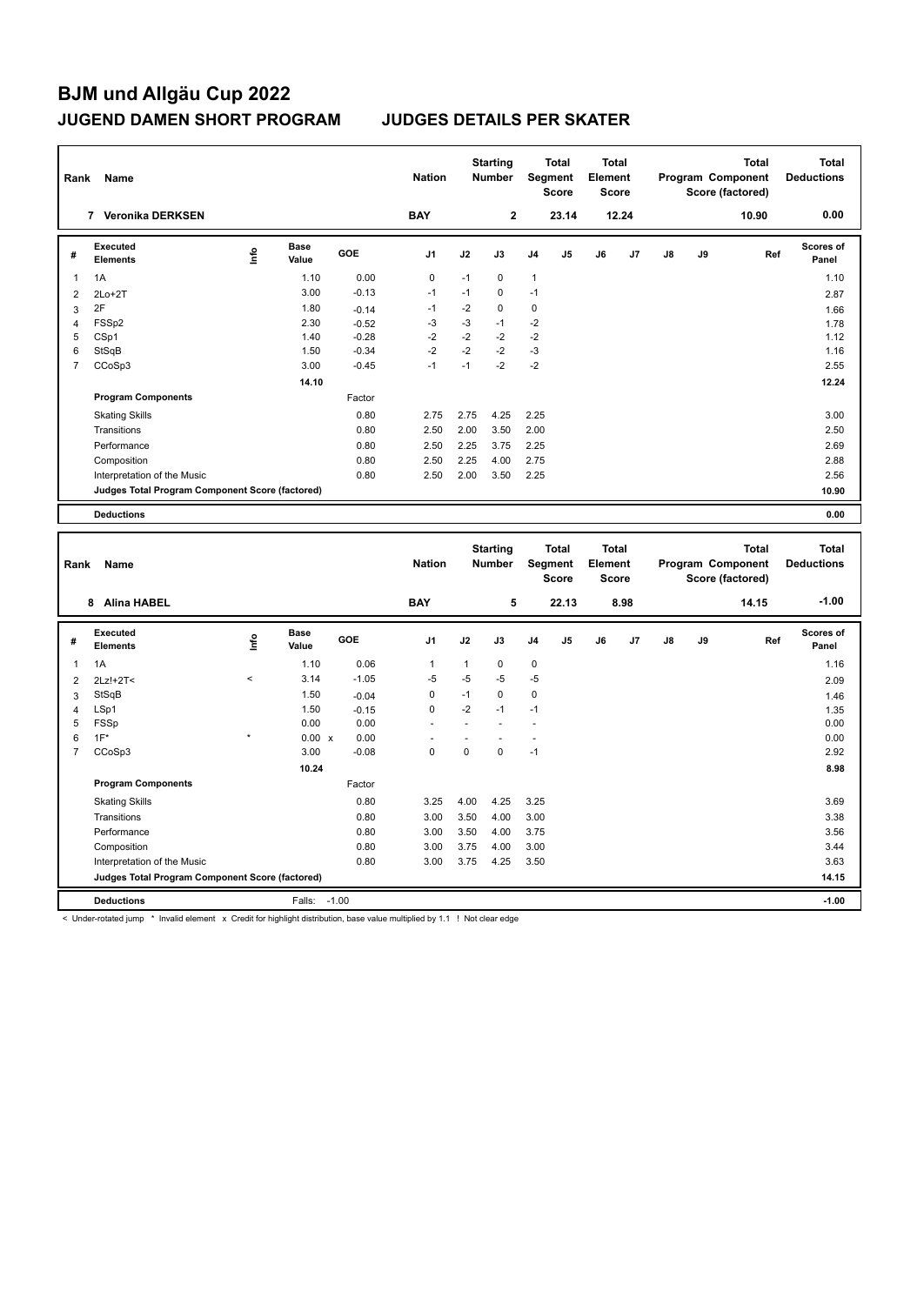|                | Rank<br>Name<br><b>Anna GSTÄDTNER</b><br>9      |      |                      |            |                |      | <b>Starting</b><br><b>Number</b> |                | <b>Total</b><br>Segment<br><b>Score</b> | <b>Total</b><br>Element<br><b>Score</b> |       |               |    | <b>Total</b><br>Program Component<br>Score (factored) | Total<br><b>Deductions</b> |
|----------------|-------------------------------------------------|------|----------------------|------------|----------------|------|----------------------------------|----------------|-----------------------------------------|-----------------------------------------|-------|---------------|----|-------------------------------------------------------|----------------------------|
|                |                                                 |      |                      |            | <b>BAY</b>     |      | 10                               |                | 21.83                                   |                                         | 10.73 |               |    | 11.10                                                 | 0.00                       |
| #              | Executed<br><b>Elements</b>                     | ١nfo | <b>Base</b><br>Value | <b>GOE</b> | J <sub>1</sub> | J2   | J3                               | J <sub>4</sub> | J5                                      | J6                                      | J7    | $\mathsf{J}8$ | J9 | Ref                                                   | <b>Scores of</b><br>Panel  |
|                | 2F                                              |      | 1.80                 | $-0.18$    | $-1$           | $-1$ | $\mathbf 0$                      | $-2$           |                                         |                                         |       |               |    |                                                       | 1.62                       |
| 2              | CSp1                                            |      | 1.40                 | $-0.04$    | 0              | 0    | $-1$                             | 0              |                                         |                                         |       |               |    |                                                       | 1.36                       |
| 3              | $2Lo+2T<<$                                      | <<   | 2.10                 | $-0.64$    | $-4$           | $-4$ | $-4$                             | $-3$           |                                         |                                         |       |               |    |                                                       | 1.46                       |
| 4              | 1A                                              |      | 1.10                 | 0.00       | 0              | 0    | $\mathbf 0$                      | 0              |                                         |                                         |       |               |    |                                                       | 1.10                       |
| 5              | CCoSp2                                          |      | 2.50                 | $-0.13$    | 0              | 0    | $-2$                             | $\mathbf 0$    |                                         |                                         |       |               |    |                                                       | 2.37                       |
| 6              | FSSpB                                           |      | 1.70                 | $-0.04$    | $-1$           | 1    | $-1$                             | $\mathbf 0$    |                                         |                                         |       |               |    |                                                       | 1.66                       |
| $\overline{7}$ | StSqB                                           |      | 1.50                 | $-0.34$    | $-1$           | $-2$ | $-3$                             | $-3$           |                                         |                                         |       |               |    |                                                       | 1.16                       |
|                |                                                 |      | 12.10                |            |                |      |                                  |                |                                         |                                         |       |               |    |                                                       | 10.73                      |
|                | <b>Program Components</b>                       |      |                      | Factor     |                |      |                                  |                |                                         |                                         |       |               |    |                                                       |                            |
|                | <b>Skating Skills</b>                           |      |                      | 0.80       | 2.75           | 3.00 | 3.75                             | 2.25           |                                         |                                         |       |               |    |                                                       | 2.94                       |
|                | Transitions                                     |      |                      | 0.80       | 2.50           | 2.75 | 3.75                             | 1.75           |                                         |                                         |       |               |    |                                                       | 2.69                       |
|                | Performance                                     |      |                      | 0.80       | 2.50           | 3.00 | 3.50                             | 2.00           |                                         |                                         |       |               |    |                                                       | 2.75                       |
|                | Composition                                     |      |                      | 0.80       | 2.50           | 2.75 | 3.50                             | 2.25           |                                         |                                         |       |               |    |                                                       | 2.75                       |
|                | Interpretation of the Music                     |      |                      | 0.80       | 2.50           | 3.00 | 3.50                             | 2.00           |                                         |                                         |       |               |    |                                                       | 2.75                       |
|                | Judges Total Program Component Score (factored) |      |                      |            |                |      |                                  |                |                                         |                                         |       |               |    |                                                       | 11.10                      |
|                | <b>Deductions</b>                               |      |                      |            |                |      |                                  |                |                                         |                                         |       |               |    |                                                       | 0.00                       |

<< Downgraded jump

|                | Name<br>Rank<br><b>Jana MAKSIMOV</b><br>10      |         |                      |         | <b>Nation</b>  |              | <b>Starting</b><br><b>Number</b> |                | <b>Total</b><br>Segment<br><b>Score</b> | <b>Total</b><br>Element<br><b>Score</b> |      |    |    | <b>Total</b><br>Program Component<br>Score (factored) | <b>Total</b><br><b>Deductions</b> |
|----------------|-------------------------------------------------|---------|----------------------|---------|----------------|--------------|----------------------------------|----------------|-----------------------------------------|-----------------------------------------|------|----|----|-------------------------------------------------------|-----------------------------------|
|                |                                                 |         |                      |         | <b>BAY</b>     |              | 4                                |                | 21.40                                   |                                         | 8.00 |    |    | 13.40                                                 | 0.00                              |
| #              | Executed<br><b>Elements</b>                     | Linfo   | <b>Base</b><br>Value | GOE     | J <sub>1</sub> | J2           | J3                               | J <sub>4</sub> | J <sub>5</sub>                          | J6                                      | J7   | J8 | J9 | Ref                                                   | <b>Scores of</b><br>Panel         |
| 1              | 1A                                              |         | 1.10                 | 0.03    | $\mathbf 0$    | $\mathbf{1}$ | 0                                | $\mathbf 0$    |                                         |                                         |      |    |    |                                                       | 1.13                              |
| 2              | FSSp1                                           |         | 2.00                 | $-0.15$ | $-1$           | 0            | $-2$                             | $\mathbf 0$    |                                         |                                         |      |    |    |                                                       | 1.85                              |
| 3              | StSqB                                           |         | 1.50                 | $-0.08$ | 0              | $-1$         | 0                                | $-1$           |                                         |                                         |      |    |    |                                                       | 1.42                              |
| 4              | 2Lz!<<+COMBO                                    | <<      | 0.60                 | $-0.29$ | -5             | $-5$         | $-5$                             | $-4$           |                                         |                                         |      |    |    |                                                       | 0.31                              |
| 5              | 2F<                                             | $\prec$ | $1.58 \times$        | $-0.58$ | $-5$           | $-5$         | $-3$                             | $-3$           |                                         |                                         |      |    |    |                                                       | 1.00                              |
| 6              | <b>LSpB</b>                                     |         | 1.20                 | $-0.30$ | $-1$           | $-2$         | $-4$                             | $-3$           |                                         |                                         |      |    |    |                                                       | 0.90                              |
| $\overline{7}$ | CCoSp1V                                         |         | 1.50                 | $-0.11$ | $\mathbf 0$    | $-1$         | $-2$                             | $\mathbf 0$    |                                         |                                         |      |    |    |                                                       | 1.39                              |
|                |                                                 |         | 9.48                 |         |                |              |                                  |                |                                         |                                         |      |    |    |                                                       | 8.00                              |
|                | <b>Program Components</b>                       |         |                      | Factor  |                |              |                                  |                |                                         |                                         |      |    |    |                                                       |                                   |
|                | <b>Skating Skills</b>                           |         |                      | 0.80    | 3.25           | 3.75         | 3.75                             | 2.75           |                                         |                                         |      |    |    |                                                       | 3.38                              |
|                | Transitions                                     |         |                      | 0.80    | 3.25           | 3.50         | 4.00                             | 2.25           |                                         |                                         |      |    |    |                                                       | 3.25                              |
|                | Performance                                     |         |                      | 0.80    | 3.50           | 3.50         | 4.00                             | 2.50           |                                         |                                         |      |    |    |                                                       | 3.38                              |
|                | Composition                                     |         |                      | 0.80    | 3.50           | 3.75         | 3.75                             | 2.50           |                                         |                                         |      |    |    |                                                       | 3.38                              |
|                | Interpretation of the Music                     |         |                      | 0.80    | 3.50           | 3.50         | 3.75                             | 2.75           |                                         |                                         |      |    |    |                                                       | 3.38                              |
|                | Judges Total Program Component Score (factored) |         |                      |         |                |              |                                  |                |                                         |                                         |      |    |    |                                                       | 13.40                             |
|                | <b>Deductions</b>                               |         |                      |         |                |              |                                  |                |                                         |                                         |      |    |    |                                                       | 0.00                              |
|                | .<br>$\sim$                                     |         |                      |         | .              |              |                                  |                |                                         |                                         |      |    |    |                                                       |                                   |

< Under-rotated jump << Downgraded jump x Credit for highlight distribution, base value multiplied by 1.1 ! Not clear edge